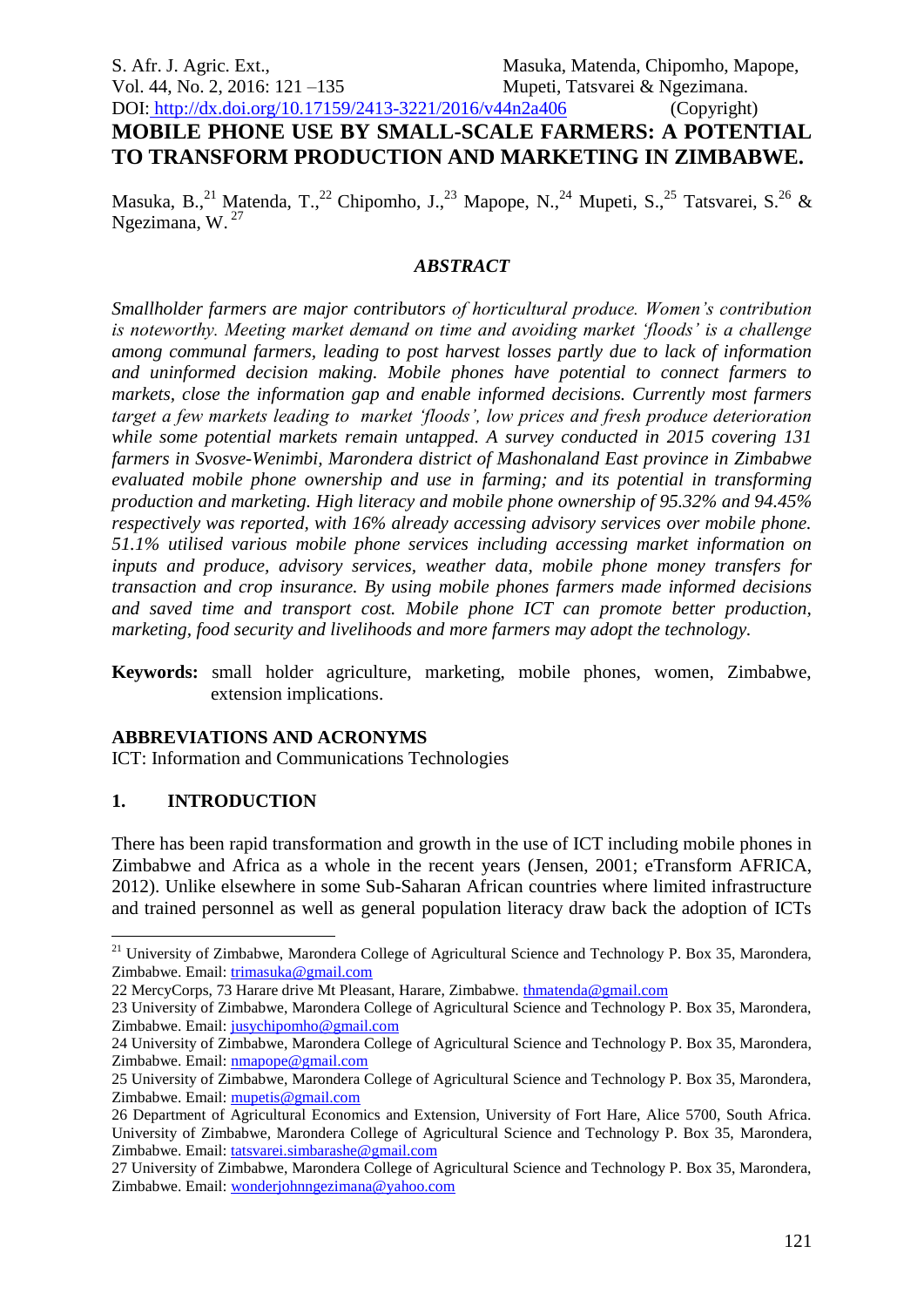#### S. Afr. J. Agric. Ext., Masuka, Matenda, Chipomho, Mapope, Vol. 44, No. 2, 2016: 121 –135 Mupeti, Tatsvarei & Ngezimana. DOI: http://dx.doi.org/10.17159/2413-3221/2016/v44n2a406 (Copyright)

(Ewing, Quigless, Chevrolier, Verghese & Leenderste, 2014), Zimbabwe has the infrastructure, with 6 900 km optic fibre connections, three major mobile service providers (POTRAZ, 2014; TECHZIM, 2015), high literacy rate of 98% (ZIMSTATS, 2011) and high mobile network subscription. By 2014 mobile phone subscription rate was 106% (POTRAZ, 2014; TECHZIM, 2014) that was characterized by some dual Sims phones and multiple phone ownership, with 47.5% (6.1 million) internet subscribers of which 99% is accessed on mobile phones (POTRAZ, 2014; TECHZIM, 2015). Zimbabwe has a population of 15.5 million (World Bank, 2015) with 70% living in the rural area (UNICEF, 2015) depending on agriculture for food security and a livelihood (FAO, 2015). According to Technomag (2014) mobile phone subscription in the rural population was 63% in 2013. Mobile technology can potentially transform all forms of business including agriculture (Jensen, 2001; Deloitte, 2012; Irefin, Abdu-Azeez & Tijani, 2012; World Bank, 2012; Ewing et al., 2014; Oladele, 2015). Traditionally, communication in rural Zimbabwe has always been limited but mobile ICT has significantly connected these areas to others locally, regionally and internationally. Mobile ICT has the potential of improving production among rural area small holder farmers by overcoming the traditional isolation (Nyamba & Mlozi, 2012; Oladele, 2015).

Agriculture plays a pivotal role in Zimbabwe's socio-economic development as well as food security and has the potential to significantly reduce poverty, enhance economic growth and consolidate economic stability. It is the major backbone of the country, contributing close to 16% towards the GDP in 2010 (FAO, 2010). In 2013 and 2014 agriculture contributed 12% and 14% respectively towards value added GDP (World Bank, 2015). Seventy-eight percent of the population living in rural areas is involved in small holder farming for food security and a livelihood (FAO, 2015). The rural population rely on agriculture as subsistence producers or agriculture workers for food security and a livelihood (FAO, 2006). Various agriculture produce from the small holder and commercial farming systems provides food for the nation, raw materials for the industry and agriculture exports playing an important role in food security and the economy of the nation. Agriculture therefore provides employment to the rural population as well as in secondary agriculture industries. It is essential that farmers access advisory services and market information for both inputs and produce for them to make informed decisions. Mobile phones enable farmers to get such information and make informed decisions (Tadesse & Bahiigwa, 2015). It is essential to raise awareness and promote the use of this ICT platform among small holder farmers to keep them up to date on weather, farming advice and markets for informed decision, better planning and improved production.

Research done in Ethiopia, Uganda, Tanzania and China has shown that mobile phones can be used to provide information to the farmers and rural residents through SMS and multimedia-supported systems (Martin & Abbott, 2008; Wei & Zhang, 2008; Nyamba & Mlozi, 2012; Chhachhar, Qureshi, Khushk, & Maher, 2014; Tadesse & Bahiigwa, 2015). This has been made possible through both public and private sector initiatives. According to Martin & Abbott, (2008) and Wei & Zhang (2008), mobile phone use offers real benefits to rural residents in the area of connectivity to the outside world as well as reduced unnecessary commuting to urban centres. From a socio-economic point of view, mobile phones enable easier and more effective sharing of information and knowledge among individuals, with institutions, suppliers and markets. With information on the supplies markets and prices, markets for products and product prices, weather data and advice farmers are able to make informed decisions (Nyamba & Mlozi, 2012; Tadesse & Bahiigwa, 2015). In a study by Martin & Abbott (2008), mobile phone use was reported to enable farmers to consult with extension advisory and veterinary consultants on daily basis as well as in emergency cases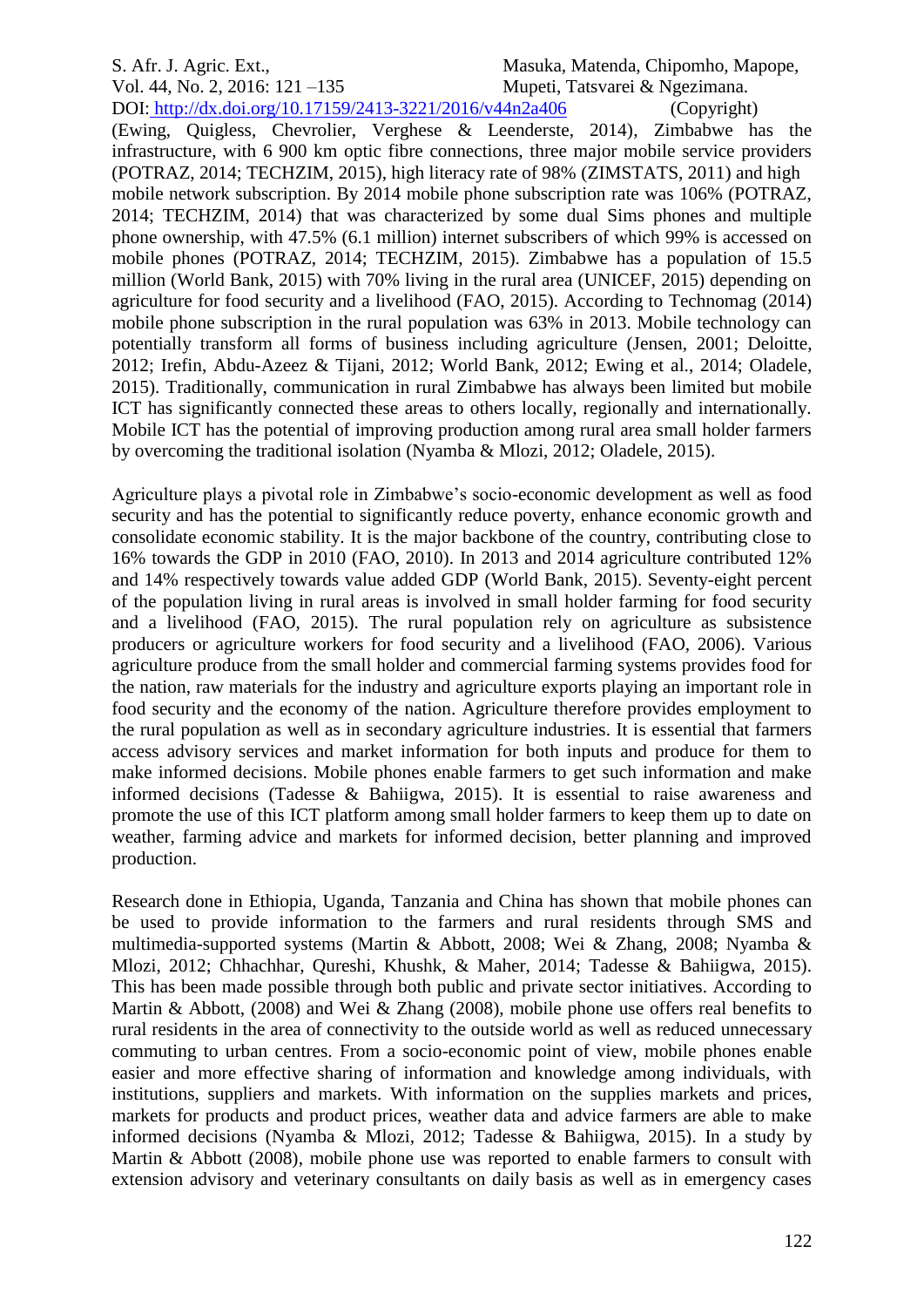S. Afr. J. Agric. Ext., Masuka, Matenda, Chipomho, Mapope, Vol. 44, No. 2, 2016: 121 –135 Mupeti, Tatsvarei & Ngezimana. DOI: http://dx.doi.org/10.17159/2413-3221/2016/v44n2a406 (Copyright) like when livestock get sick. Elsewhere including Zimbabwe, farmers make and receive payments as well as insure crops using mobile services (Econet, 2015). By consulting remotely on mobile phones for supplies and product markets, prices, for advice as well as by using mobile financial transactions, farmers save time and finances that would have been used on travelling (Deloitte, 2012; Nyamba & Mlozi, 2012).

Information management plays a major role in today's world of information abundance and outflow. Information technologies represent means of distributing information and knowledge in much faster and efficient way (Krishan, 2000). This has been noted to help farmer groups and extension advisors to coordinate meetings and to seek opinions of members who are not present for the meeting (Martin & Abbott, 2008). Armed with information farmers make informed decision, may produce better and get better markets and prices. The objectives of this study, therefore, were to i) describe the Svosve-Wenimbi farming system and ii) evaluate mobile phone ownership among the Svosve-Wenimbi area small scale farmers iii) investigate the awareness of farmers on the usefulness of mobile phones in farming and iv) to establish if farmers are already using mobile phones for agribusiness and advisory services. This study helps to evaluate the prospect in the use of mobile telephones among farmers as a tool of information technology in production and marketing.

# **2. RESEARCH METHODOLOGY**

A key informant interview was conducted in the Svosve-Wenimbi farming community of Marondera district. This was followed up with a farmer survey. For comparison between genders, the farmer survey included both male and female farmers from the area studied. The interviews and surveys were conducted from July 2015 to September 2015. Stratified random sampling was used. The area was stratified into wards (four). At least 30 farmers were randomly picked from each ward and interviewed. A total of 131 farmers were interviewed. The data collected was captured, processed and analysed using the statistical package for social sciences (SPSS).

# **2.1 Population description**

Descriptive statistics were generated to describe the population and farming system. Chisquare test was done to evaluate mobile phone ownership and use in agribusiness or for farming purposes.

# **2.2 The Logit Model**

The study uses a binomial logit model to analyse the socioeconomic factors affecting the households' decision to adopt mobile ICTs in agriculture. The dependent variable is dichotomous i.e. households decision to adopt or not adopt mobile ICT in agriculture. The binary logit model in this case is appropriate because it considers the relationship between a binary dependent variable and a set of independent variables (Fosu-Mensah, Vlek & MacCarthy, 2012). The model uses a logit curve to transform binary responses into probabilities within the 0 - 1 interval. In the logit model the parameter estimates are linear and assume a normally distributed error term  $(\mu)$ . The specification of the model is as follows:

 $Y = f(X_1, X_2, X_3, X_4, X_5, X_6, X_7, X_8)$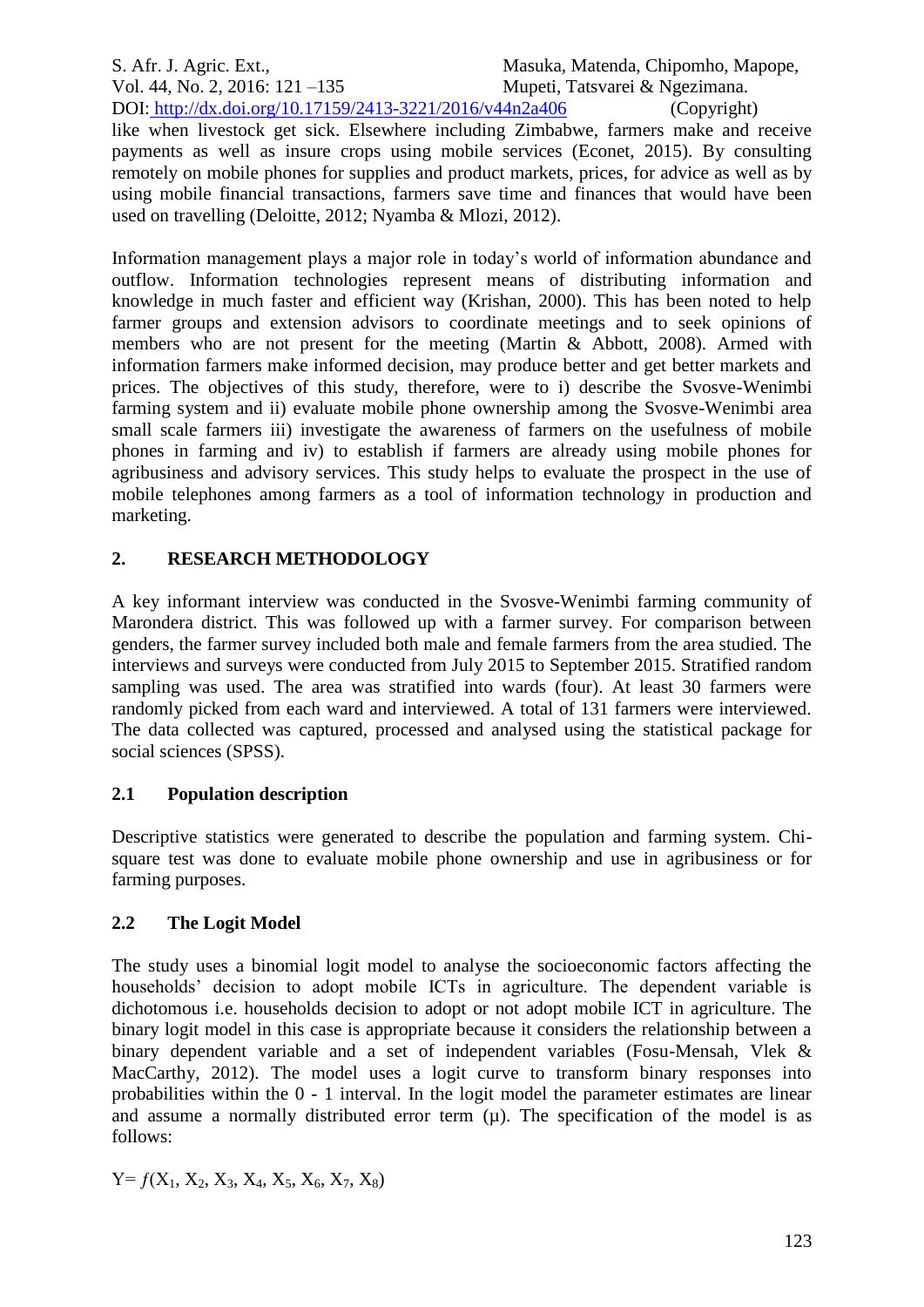**Where:**  $Y =$  adoption status (1=adopted, 0=not adopted),  $X_1 =$  gender (1= male, 0= female)  $X_2$  = age,  $X_3$  = level of education,  $X_4$  = marital status,  $X_5$  = cattle owned,  $X_6$  = types of crops grown (1= commercial, 0= consumption),  $X_7$  = source of extension (1= public, 0= otherwise),  $X_8$  = farm income as described in Table 1.

| <b>Variable</b>       | <b>Relationship with dependent variable</b>      | <b>Expected</b> | sign           |
|-----------------------|--------------------------------------------------|-----------------|----------------|
| Gender                | Females are quick to adopt new ideas and         | Negative        |                |
|                       | are more likely to use ICT than the male         |                 |                |
|                       | counterparts (male=1, female=0)                  |                 |                |
| Age                   | Young farmers are quick to understand and        | Negative        |                |
|                       | accept new ideas and are therefore more          |                 |                |
|                       | likely to adopt ICT than older farmers.          |                 |                |
| Level of education    | Education increases the probability of           | Positive        | $\overline{+}$ |
|                       | adopting mobile ICT in agriculture as it is      |                 |                |
|                       | associated with being open minded and the        |                 |                |
|                       | ability to embrace positive change. The          |                 |                |
|                       | variable used is the total number of years of    |                 |                |
|                       | education.                                       |                 |                |
| Marital status        | This could be either positive or negative.       | Positive/       | $+/-$          |
|                       | $(married=1, otherwise=0)$                       | negative        |                |
| Number of cattle      | Cattle are an indication of the level of         | Positive        | $\overline{+}$ |
| owned                 | wealth and it is expected that the higher it is, |                 |                |
|                       | the higher the use of mobile ICTs.               |                 |                |
| Types of crops grown/ | Farmers growing more cash crops are more         | Positive        | $\ddag$        |
| commercial activities | likely to use ICTs as the need to                |                 |                |
|                       | communicate with markets compared to             |                 |                |
|                       | those growing for own consumption,               |                 |                |
|                       | (commercial crops-tobacco, horticulture=1,       |                 |                |
|                       | otherwise=0)                                     |                 |                |
| Source of extension   | Those receiving private extension are more       | Positive/       | $+/-$          |
|                       | likely to use mobile ICT (private                | negative        |                |
|                       | $extension=1, otherwise=0)$                      |                 |                |
| Income                | The higher the farm income, the higher is        | Positive        | $\overline{+}$ |
|                       | access to markets and more use of ICTs.          |                 |                |
|                       | The income taken is the sum of the on-farm       |                 |                |
|                       | and non-farm income as mobile                    |                 |                |
|                       | technologies can be bought from any of the       |                 |                |
|                       | two.                                             |                 |                |

**Table 1:** Description of variables expected signs of model

## **3. RESULTS AND DISCUSSION**

## **3.1 Demography**

Of the 131 farmers interviewed, 51.15% were male and 48.85% were female (Figure 1). The farmers' ages ranged from 16 years to over 90 years (Figure 2). This shows that the survey covered a cross section of the farming community in Svosve-Wenimbi area of Marondera District. Of the respondents 70% were married while 30 % were single (Figure 3), widowed or separated/ divorced ( $p < 0.001$ ). As shown in Figure 4, out of the 70% married farmers,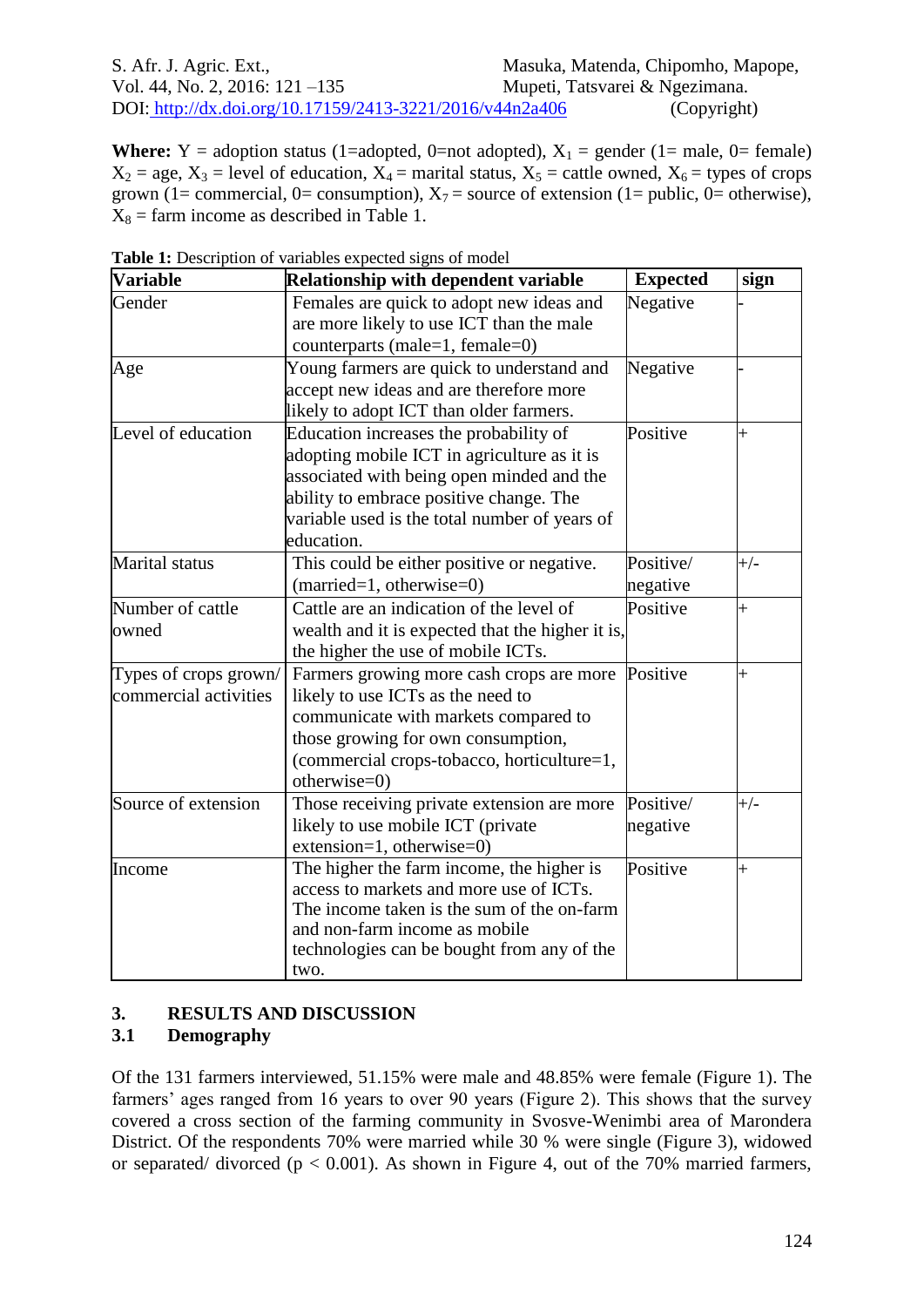#### S. Afr. J. Agric. Ext., Masuka, Matenda, Chipomho, Mapope, Vol. 44, No. 2, 2016: 121 –135 Mupeti, Tatsvarei & Ngezimana. DOI: http://dx.doi.org/10.17159/2413-3221/2016/v44n2a406 (Copyright) 94.4% were farming together  $(p < 0.001)$  showing the high dependence of the rural community on agriculture. This indicates small holder farming is paramount for the rural population as reported by FAO (2015). It is therefore important to support optimal production in small holder farming for food security and to promote livelihoods. Extension is one of the critical areas that will promote better production in this farming system.



**Figure 1:** Gender of farmers interviewed



**Figure 2:** Age of farmers interviewed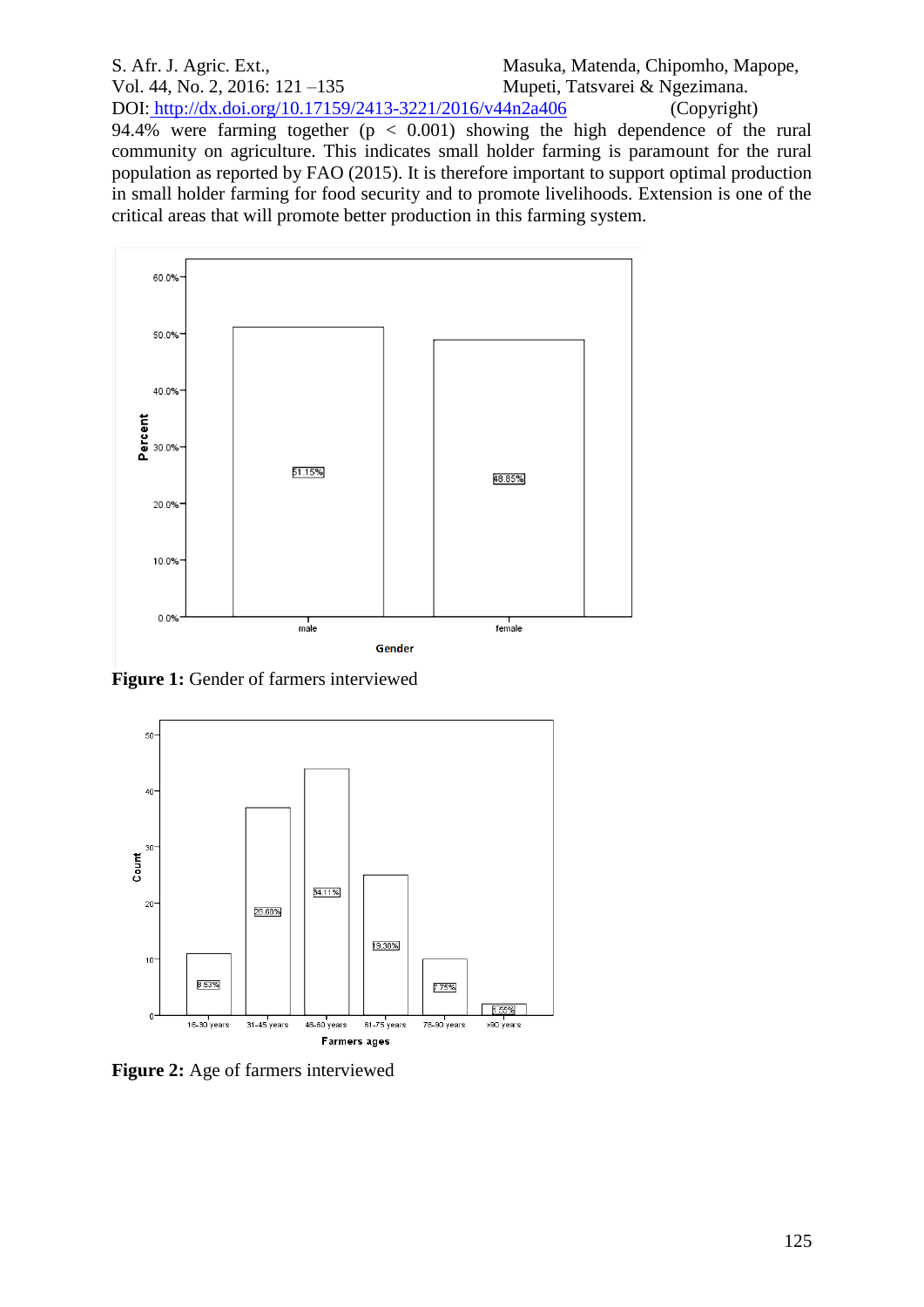

**Figure 3:** Marital status of farmers



**Figure 4:** Proportion of spouses that were farming together

Literacy among the respondents was high at 95.3% (Table 2). These results confirm the high literacy level in Zimbabwe as reported by ZIMSTATS (2011). This is a good indication of high chances of adoption of new information and technology.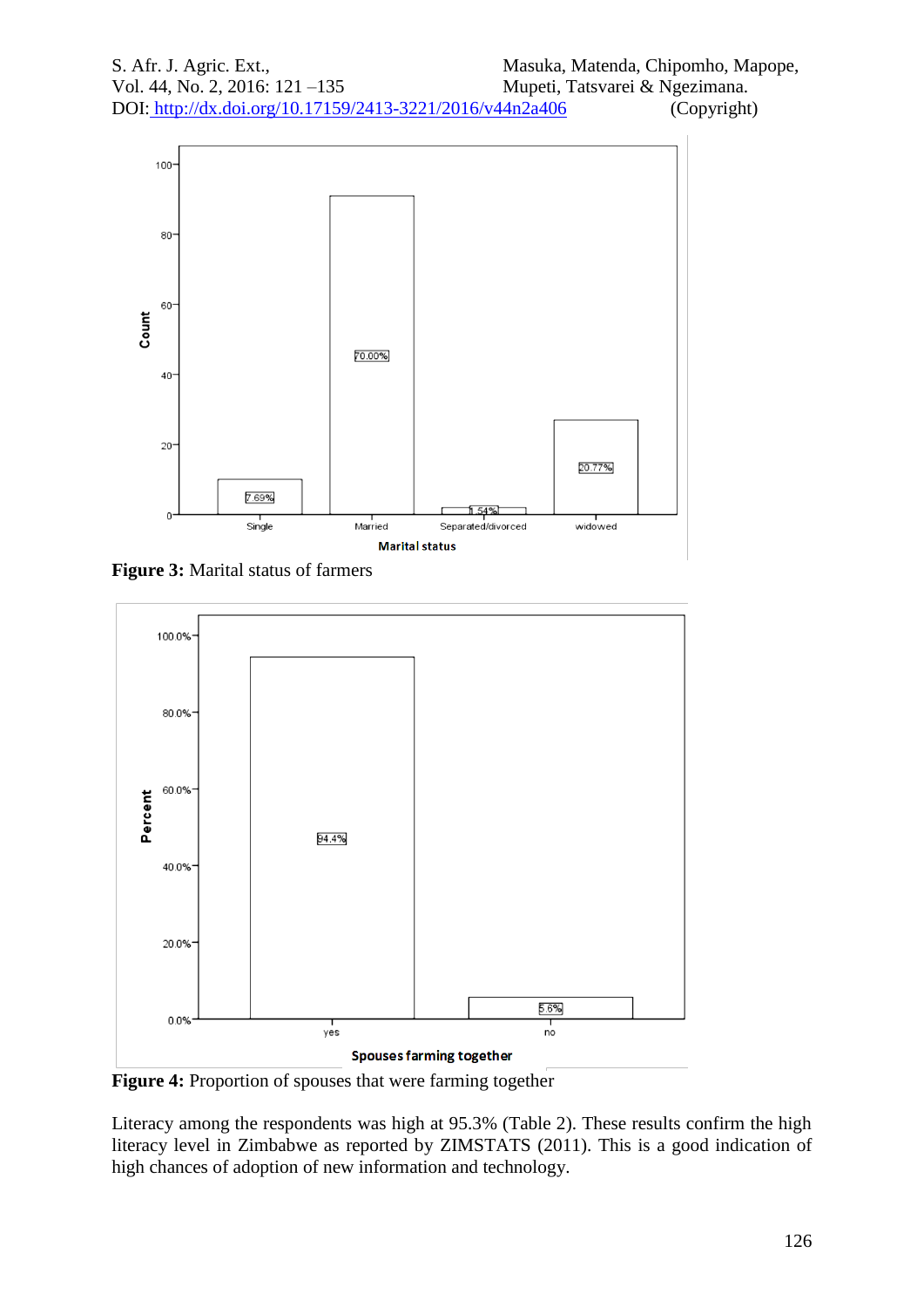| <b>Level of education</b> |    | Count   Percentage $(\% )$ |
|---------------------------|----|----------------------------|
| Primary                   | 48 | 37.5                       |
| Secondary                 | 66 | 51                         |
| Tertiary                  |    | 5.5                        |
| Other                     |    | 0.8                        |
| None                      |    | 47                         |

| Table 2: Literacy in the Svosve-Wenimbi area |
|----------------------------------------------|
|----------------------------------------------|

Annual income for the households in the area of study ranged from less than US\$100 to over US\$400 as shown in Figure 5 with the bulk of the farmers (71%) earning less than US\$101 to US\$400. This show that the households were living on less than US\$2 a day.



**Figure 5:** Average household income per annum

Among the 91 respondents who owned cattle out of the 131 interviewed the average number of cattle owned among females and male farmers did not significantly differ ( $p < 0.05$ ). Number of cattle owned ranged from 1 to 40 with average of 7.49 (Table 3).

| <b>Gender</b> | N              | <b>Minimum</b> | <b>Maximum</b> | Mean | <b>Std dev</b> |
|---------------|----------------|----------------|----------------|------|----------------|
| Male          | 46             |                | 30             | 7.04 | 5.978          |
| Female        | 44             |                | 40             | 8.09 | 7.329          |
| Total         | Q <sub>1</sub> |                | 40             | 7.49 | 6.644          |

**Table 3:** Cattle ownership

# **3.2 Farming system**

Svosve-Wenimbi area is characterised by a mixed farming system involving production of cash crops like tobacco and horticultural crops, maize as a staple food crop and some pulses including groundnuts and cowpeas along with the rearing of livestock that include cattle, goats and fowls for domestic and commercial purposes. Average land size in the communal farming area was 3.7 ha ranging from 0.45 ha to 6.4 ha and 23.1 ha in the resettled medium scale farming area ranging from 10 ha to 38.8 ha. The production levels of maize as a staple food crop and a major determinant of food security was evaluated. The survey showed that 82.4% of the respondents were growing maize using from less than 10% to over 100% of the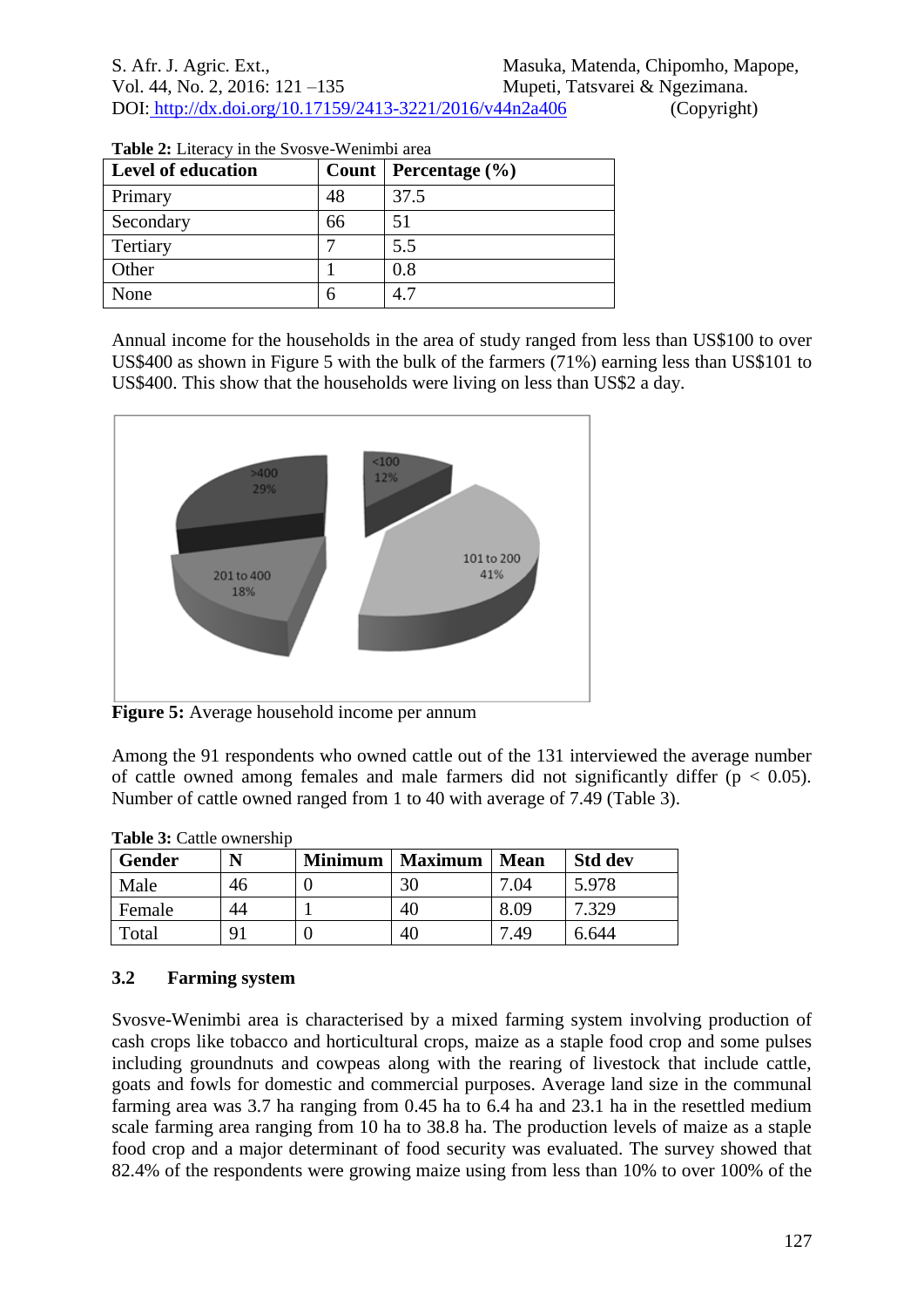## S. Afr. J. Agric. Ext., Masuka, Matenda, Chipomho, Mapope, Vol. 44, No. 2, 2016: 121 –135 Mupeti, Tatsvarei & Ngezimana. DOI: http://dx.doi.org/10.17159/2413-3221/2016/v44n2a406 (Copyright) land they own (Table 4) with more than 30% using up to 20% and 41.6% using 21 to 30% and about 39% using 31- to 50%.

| <b>Proportion</b> $(\% )$ | <b>Frequency</b> | Percentage | Valid $(\% )$ | Cumulative $(\% )$ |
|---------------------------|------------------|------------|---------------|--------------------|
| up to $10$                | 17               | 13         | 15.7          | 15.7               |
| $11 - 20$                 | 20               | 15.3       | 18.5          | 34.3               |
| $21 - 30$                 | 6                | 4.6        | 5.6           | 39.8               |
| $31 - 40$                 | 23               | 17.6       | 21.3          | 61.1               |
| $41 - 50$                 | 19               | 14.5       | 17.6          | 78.7               |
| $51 - 60$                 | 3                | 2.3        | 2.8           | 81.5               |
| $61 - 70$                 | $\overline{4}$   | 3.1        | 3.7           | 85.2               |
| $71 - 80$                 | $\overline{2}$   | 1.5        | 1.9           | 87                 |
| $81 - 90$                 | $\mathbf{1}$     | 0.8        | 0.9           | 88                 |
| $91 - 100$                | 11               | 8.4        | 10.2          | 98.1               |
| over 100                  | $\overline{2}$   | 1.5        | 1.9           | 100                |
| Total                     | 108              | 82.4       | 100           |                    |
| Not growing maize         | 23               | 17.6       |               |                    |
| Total                     | 131              | 100        |               |                    |

**Table 4:** Proportion of farmers' land used for maize production

Respondents that used 51- to 100% of their land for maize were 19.5% while 1.9% used more than 100% of the land they owned. The farmers who planted 100% of their land to maize, owned 0.6 ha and 0.75 ha arable land. With the need to increase their area of production they rented additional land from other farmers. Some farmers (17.6%) did not grow any maize. The maize yield averaged 1.3 t ha<sup>-1</sup> and 1.0 t ha<sup>-1</sup> for the communal and resettled farmers respectively ranging from 0.2 t ha<sup>-1</sup> to about 5 t ha<sup>-1</sup>. The average yield is less than 1.5 t ha<sup>-1</sup> making production levels insufficient to meet the calorie requirements (Smale & Jayne, 2003) with some farmers producing well below  $1$  t ha<sup>-1</sup> hence the need to promote better production.

Extension is one of the tools that can be used to transfer technology and information that promote better production (Rivera, Qamar & Crowder, 2001). The use of various modes of extension among farmers was evaluated (Table 5). This study showed that extension through radio programmes was accessible to 57.3% of the farmers. Field Extension Staff reached 56.5 %. The two mediums of extension were the most common. Agriculture Shows were also relatively popular (38.2%) compared to newspapers at 21.4% and farmer groups at 18.3%. Mobile phones ranked at sixth position (16.8%) out of the 11 methods evaluated, better than television programmes and company agronomists both utilised by 10.7% of the farmers and pamphlets used by even less (6.9%). Mechandisers and Non-governmental organisations (NGOs) were the least popular. Even though a relatively new technology compared to all the other methods, use of 16.8% for the mobile platforms indicates reasonable adoption and potential for futher adoption of phones for this and other purposes in farming especially consideing the high mobile phone ownership of 94.5% among the farmers and fair distribution of mobile phones between gender as shown in Figure 6.

Considering mobile phone ownership is high covering almost the entire population, they provide a potential tool for development and transformation. At the time the survey was conducted respondents were already using mobile phones for different activities that support farming.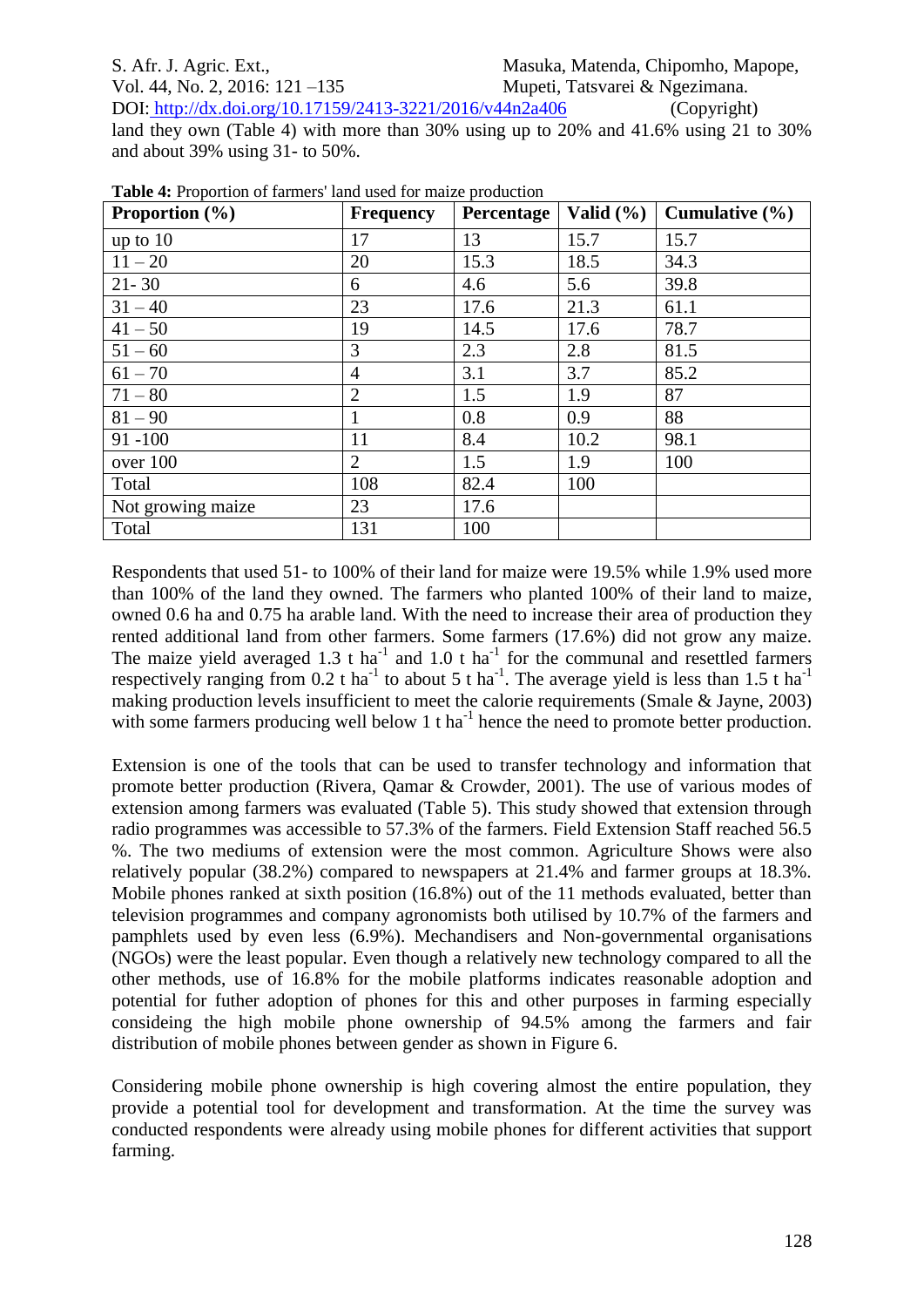| <b>Extension Platform</b> | <b>Using platform</b> | Count          | Percentage $(\% )$ |
|---------------------------|-----------------------|----------------|--------------------|
| Radio                     | Yes                   | 75             | 57.30              |
|                           | N <sub>o</sub>        | 56             | 42.70              |
| Television                | Yes                   | 14             | 10.70              |
|                           | N <sub>o</sub>        | 117            | 89.30              |
| Newspapers                | Yes                   | 28             | 21.40              |
|                           | N <sub>o</sub>        | 103            | 78.60              |
| Pamphlets                 | Yes                   | 9              | 6.90               |
|                           | N <sub>o</sub>        | 122            | 93.10              |
| <b>Extension staff</b>    | Yes                   | 74             | 56.50              |
|                           | N <sub>o</sub>        | 57             | 43.50              |
| Company agronomists       | Yes                   | 14             | 10.70              |
|                           | N <sub>o</sub>        | 117            | 89.30              |
| Merchandisers             | Yes                   | 3              | 2.30               |
|                           | N <sub>o</sub>        | 128            | 97.70              |
| Agriculture show          | Yes                   | 50             | 38.20              |
|                           | N <sub>o</sub>        | 81             | 61.80              |
| Farmers group             | Yes                   | 24             | 18.30              |
|                           | N <sub>o</sub>        | 107            | 81.70              |
| <b>NGOs</b>               | Yes                   | $\overline{0}$ | 0.00               |
|                           | N <sub>o</sub>        | 131            | 100.00             |
| Mobile platforms          | Yes                   | 22             | 16.80              |
|                           | N <sub>o</sub>        | 109            | 83.20              |

| <b>Table 5:</b> Relative use of various platforms extension and information dissemination |  |  |  |
|-------------------------------------------------------------------------------------------|--|--|--|
|-------------------------------------------------------------------------------------------|--|--|--|



**Figure 6:** Mobile phone ownership among male and female farmers in Svosve-Wenimbi area

 ${\tt Gender}$ 

 $\square$  male<br> $\square$  female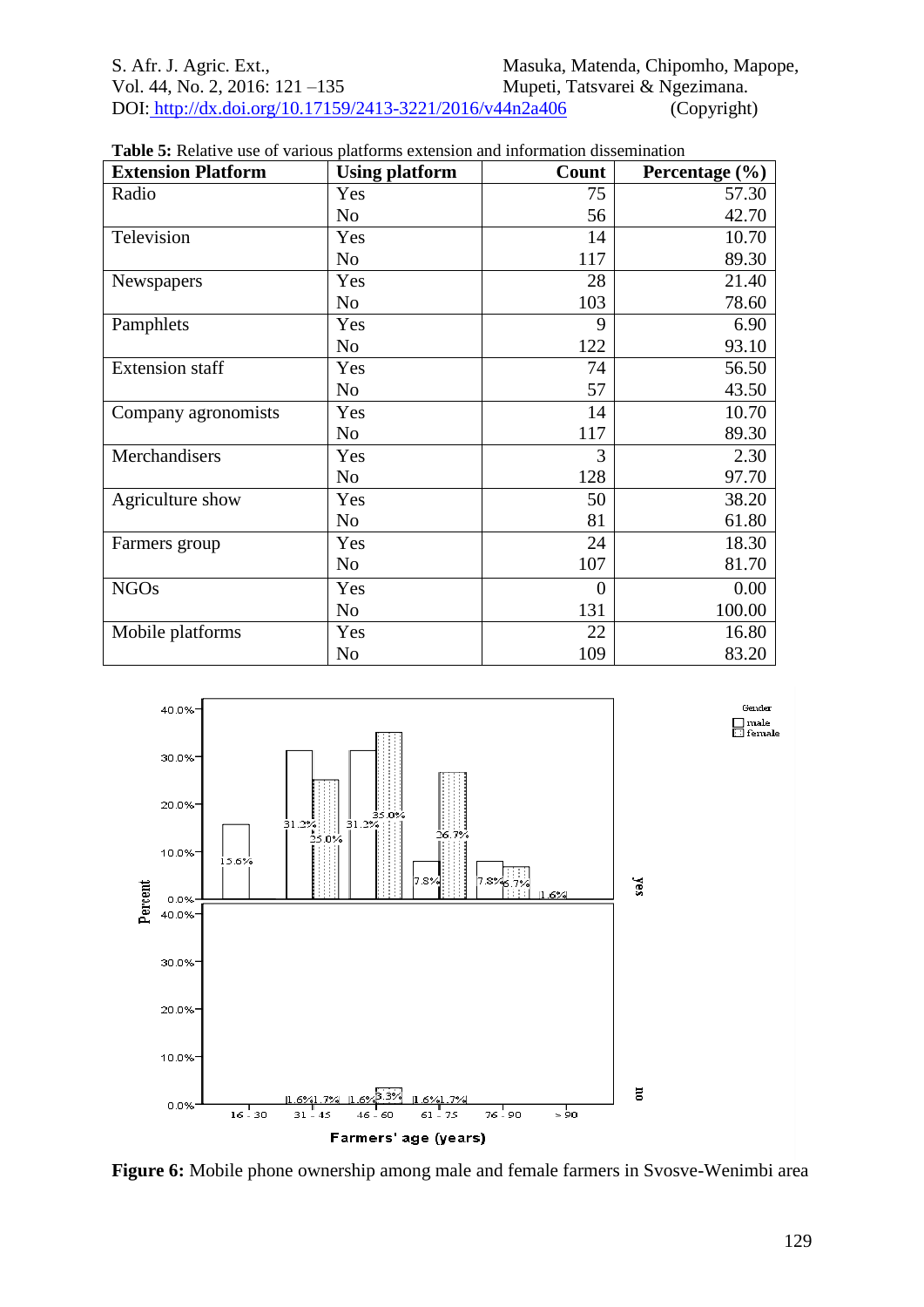## **3.3 Current use of mobile phones in Agriculture in the Svosve-Wenimbi area**

Literacy level and mobile phone ownership were equally the same across gender at P<0.05 (Table 6).

|                                | Female (%)     | Male $(\% )$ | Total $(\% )$ |
|--------------------------------|----------------|--------------|---------------|
| Literacy level                 | 46.9           | 48.4         | 95.3          |
| Mobile ownership               | 45.2           | 49.2         | 94.4          |
| Farmers using mobile phone for | 6.0            | 10.0         | 16.0          |
| extension advice               |                |              |               |
| Farmers using mobile phone for | 25.0           | 32.5         | 57.5          |
| agriculture business           |                |              |               |
| Farmers perception: mobile     | 37.4           | 35.2         | 72.6          |
| phones useful to farming       |                |              |               |
| Ecofarmer                      | 11             | 17.6         | 28.6          |
| Money transfer                 | 24.8           | 29.9         | 54.7          |
| Farmer groups                  | 11.1           | 6.5          | 17.6          |
| Internet                       | 4.7            | 11.3         | 16.0          |
| WhatsApp                       | 5.3            | 12.6         | 17.9          |
| Facebook                       | 2.2            | 7.7          | 9.9           |
| Twitter                        | $\overline{0}$ | 1.1          | 1.1           |
| Improved marketing             | 23.9           | 29.2         | 53.1          |
| Shared                         | 14.5           | 21.0         | 35.5          |
| Mobile platforms useful        | 37.4           | 35.1         | 72.5          |

**Table 6:** Mobile phone uses in Svosve-Wenimbi Area of Marondera by gender

Some farmers (54.7%) were using mobile phones to make payments for inputs and services and to receive payments for farm produce. Farmer groups also utilized mobile phones with 17.6% of the farmers affiliated to these groups using mobile phones to convene meetings as well as to discuss virtually. With reference to current mobile platforms, 16.0% were accessing internet on mobile phones, 17.9% were using the WhatsApp platform, 9.9% Facebook and 1.1% Twitter applications. Farmers were not conversant with other social networking platforms, besides these three platforms.

Use of internet in general and advanced internet applications like WhatsApp, Facebook and Twitter was below 20% but the fact that some farmers were using the platforms is promising since adoption usually start with a few and will spread to others as they share information. Farmers share information as indicated by 35.5% of the respondents who have shared information on some of the uses of mobile phones that they had found useful in farming. With 53.1% of the farmers confirming that using mobile phones has improved marketing, more farmers are likely to adopt use of ICTs. Marketing was improved in the sense that farmers could check market prices for inputs or produce and select the best supplier or buyer. Farmers could confirm availability of products and make appointments with buyers or suppliers without travelling and this saved on time travelling costs. Farmers also received updates on products, product prices and produce price from different sources including suppliers, markets and other platforms like Ecofarmer and farming or marketing associations thus saved them on time, travel and assisted in decision making. Most of the farmers (72.5%) were of the perception that mobile phones were useful in farming.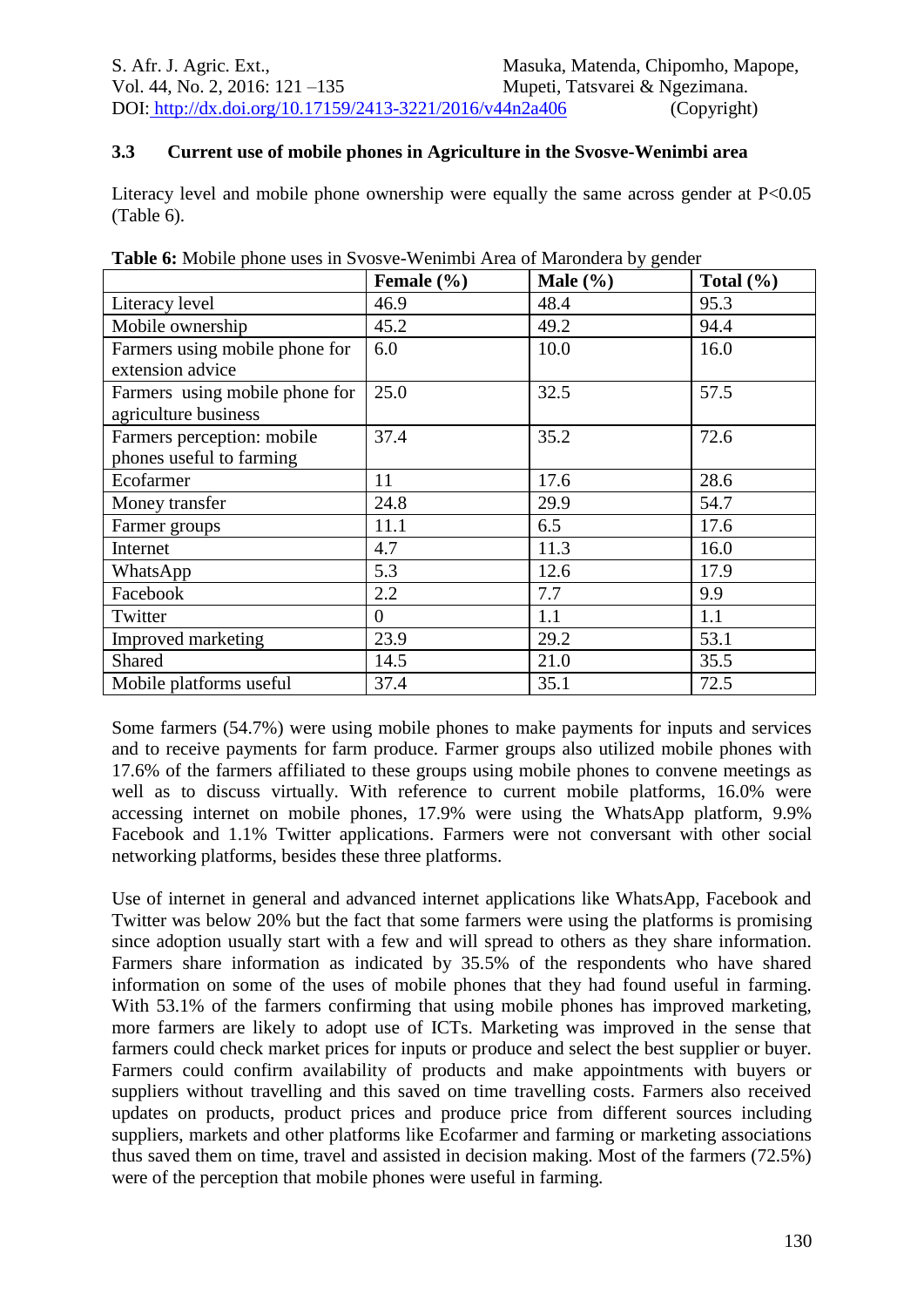| S. Afr. J. Agric. Ext.,                                  | Masuka, Matenda, Chipomho, Mapope, |
|----------------------------------------------------------|------------------------------------|
| Vol. 44, No. 2, 2016: $121 - 135$                        | Mupeti, Tatsvarei & Ngezimana.     |
| DOI: http://dx.doi.org/10.17159/2413-3221/2016/v44n2a406 | (Copyright)                        |

Findings from this study agree with studies conducted elsewhere that farmers received information on mobile phones (Chhachhar et al., 2014; Chhachhar & Hassan, 2013; Martin & Abbott, 2008; Mwakaje, 2010; Nyamba & Mlozi, 2012; Tadesse & Bahiigwa, 2015) that enabled them to make informed decisions (Nyamba & Mlozi, 2012; Tadesse & Bahiigwa, 2015), got better market prices (Mwakaje, 2010), weather information (Nyamba & Mlozi, 2012), saved time and transport costs by overcoming geographical distances through voice calls and text messaging (Deloitte, 2012; Nyamba & Mlozi, 2012) consulted agriculture extension staff or advisors (Martin & Abbott, 2008; Oladele, 2015) and utilized mobile financial transactions (Deloitte, 2012; Nyamba & Mlozi, 2012). The use of other mobile phone applications like internet and WhatsApp were reasonable for rural population. These show potential for adoption of specific farming applications that are being used elsewhere for general crop agronomy, fertilizer, weed, pest and disease management, livestock management, market and farmer location for specific products as well as alternative markets and market prices.

## **3.4 The Logit model results**

The logit model was tested for goodness of-fit considering gender, level of education, marital status, cattle owned, types of crops grown, sources of extension and farm income. All the measures in Tables 7 and 8 show the overall models' goodness-of-fit tests. Results show that the model specification was overall good.

| Step | -2 Log likelihood | Cox & Snell R Square   Nagelkerke R Square |       |
|------|-------------------|--------------------------------------------|-------|
|      | 147.469a          | 0.206                                      | 0.275 |

Correlation tests were conducted among explanatory variables to check for any possibilities of relationships. The results show that correlations coefficients among explanatory variables are very low, indicating good model specification.

| <b>Table 8:</b> Hosmer and Lomeshow Test |            |    |       |  |
|------------------------------------------|------------|----|-------|--|
| Step                                     | Chi-square | DF | Sig.  |  |
|                                          | 20.315     |    | 0.009 |  |

Most of the variables tested had the expected hypothesized signs (Table 8).

**Table 9:** Mobile phone use logistic regression model

|                       | B        | S.E.  | Wald  | DF | Sig.  | Exp(B) |
|-----------------------|----------|-------|-------|----|-------|--------|
| Gender                | $-0.035$ | 0.434 | 0.006 |    | 0.937 | 0.966  |
| Age                   | $-0.030$ | 0.013 | 5.395 |    | 0.020 | 0.971  |
| Years of education    | $-0.027$ | 0.121 | 0.050 |    | 0.823 | 0.973  |
| <b>Marital</b> status | $-0.055$ | 0.470 | 0.014 |    | 0.906 | 0.946  |
| Cattle owned          | 0.072    | 0.038 | 3.600 |    | 0.058 | 1.074  |
| Commercial activities | $-1.250$ | 0.443 | 7.951 |    | 0.005 | 0.287  |
| Source of extension   | $-0.716$ | 0.706 | 1.030 |    | 0.310 | 0.489  |
| Total income          | 0.003    | 0.002 | 4.198 |    | 0.040 | 1.003  |
| Constant              | 2.306    | 1.403 | 2.700 |    | 0.100 | 10.032 |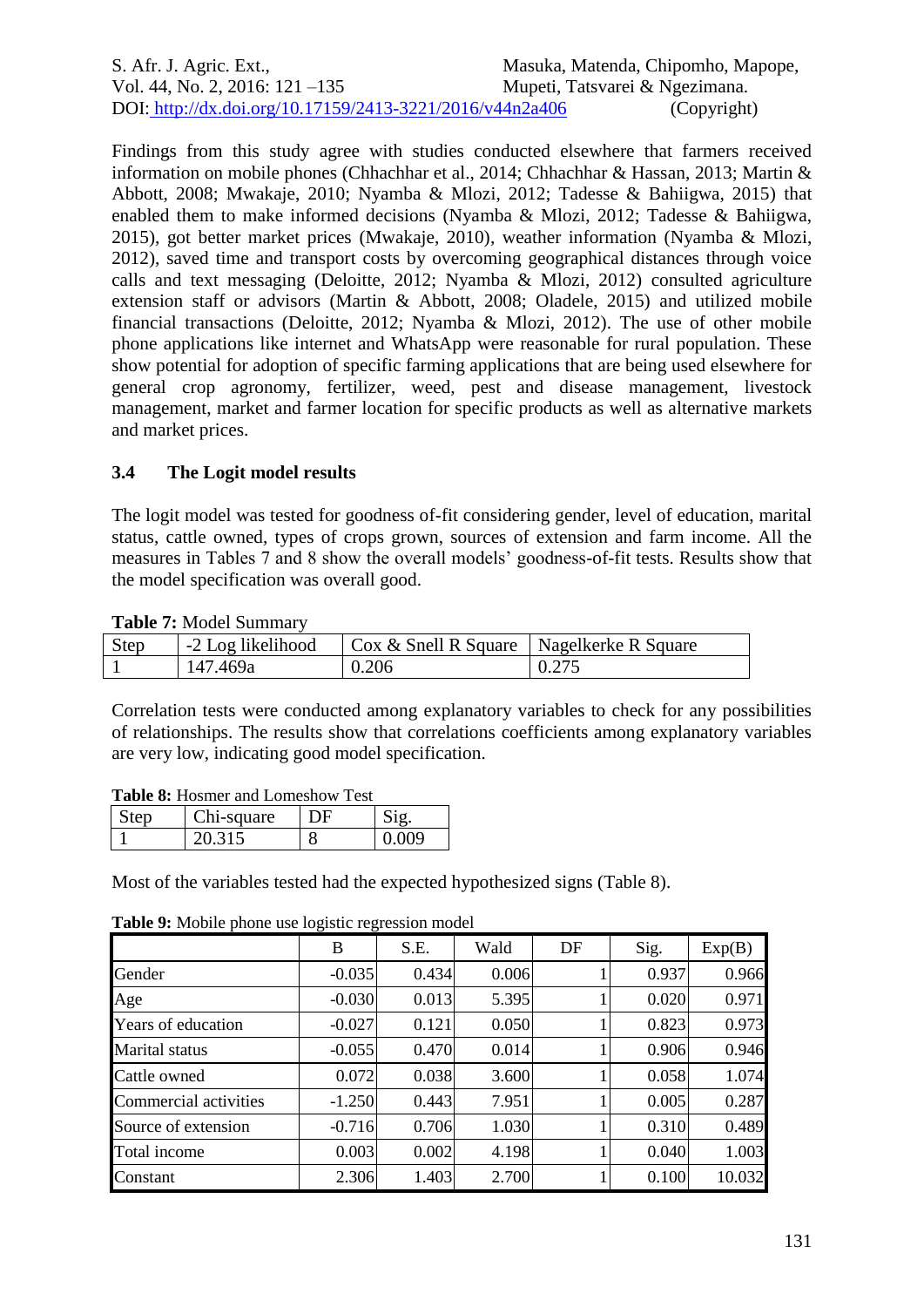From the logit regression results in Table 9, cattle owned and total income fit to work positively to influence use of mobile technology while gender, age, years of education, commercial activities and source of extension fit to work negatively to influence the use of mobile technologies among smallholder farmers in Marondera.

Table 9 shows the results of the variables that were considered in the model. Gender, marital status, years of education, number of cattle owned and the source of extension information did not significantly affect mobile phone use for farming purposes at  $p < 0.05$ . Young farmers used mobile technologies in farming than their older counterparts ( $p < 0.05$ ). New technologies are more appreciated by the generation in which they are introduced.

Farmers who were inclined towards commercial activities (especially the growing of tobacco and horticulture) were more likely to adopt the use of mobile technologies in agriculture ( $p <$ 0.01). From the regression results, mobile phone use was higher among the farmers who were less inclined towards commercial activities. The expectation is that farmers need to be in constant interaction with input and outputs markets for them to farm viably. Mobile phones offer them an opportunity to have this interaction with minimal transaction costs and without disturbing timely production activities on farm through constant visits to output and input markets.

As supported by the results from the wealth factor, income has a positive and significant influence on use of mobile technologies in agriculture ( $p < 0.05$ ). Higher disposable incomes results in higher expenditures and more considerations for non-food items such as mobile phones as understood from Maslow's hierarchy of needs (Maslow, 1970). More disposable income may have made mobile phones more affordable for the farmers.

## **4. CONCLUSION AND RECOMMENDATION**

Svosve-Wenimbi was characterized by mixed farming that included mixed food (field and horticulture) and commercial crop production as well as the rearing of various livestock. Mobile phone ownership was high at 94.5% and use for agriculture business that included acquiring production and market information, planning meetings and financial transactions was 57.5%. With 72.5% farmers believing that mobile phones were useful in farming, probability of adoption of current uses at the time of study among non users as well as the new applications and uses among all farmers is high. Adoption of mobile phone use for farming purposes was influenced by age, commercial farming activities and total income.

Extension or farmer schools to raise awareness on the different uses of mobile phones in farming may improve adoption of use of mobile phones in farming. Researchers and extension staff can also develop some simple applications that can be used by farmers to verify agronomic, livestock practices and recommendations as well as market locations and prices without the need to travel for consultation with advisors, suppliers and buyers. Mobile operators are also constantly improving the technology with value addition of applications that make use of artificial intelligence and improvements in mobile money transfer services that facilitate greater financial inclusions within farmers. This will promote better production and marketing and reduce transport costs. Using mobile phones in extension will achieve the following: curb transport challenges where in some cases extension staff may have no vehicles or sufficient fuel allocations and enable farmers to consult and extension to advise in emergency cases where the farmer/ extension officer may fail to get to the extension officer/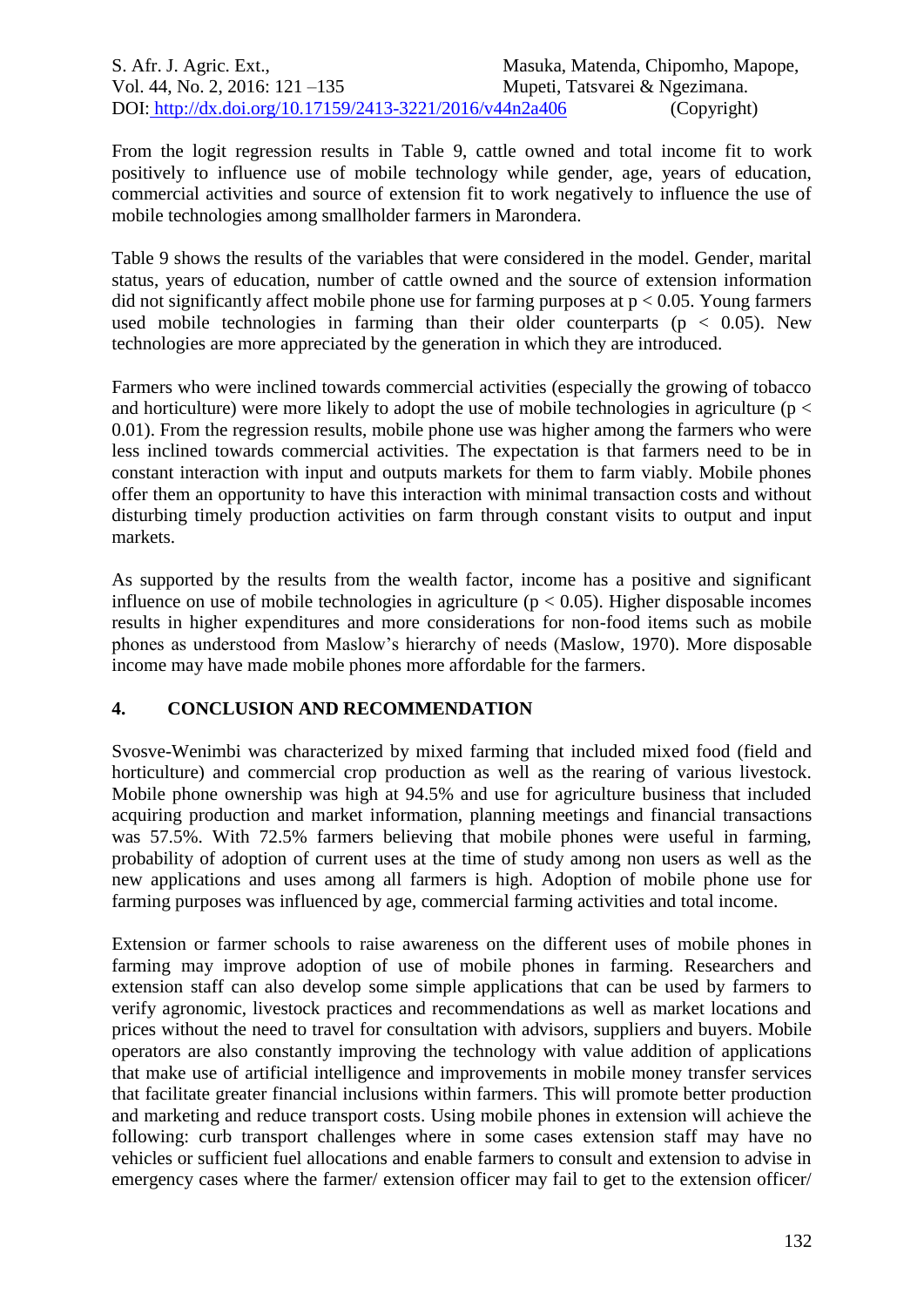S. Afr. J. Agric. Ext., Masuka, Matenda, Chipomho, Mapope, Vol. 44, No. 2, 2016: 121 –135 Mupeti, Tatsvarei & Ngezimana. DOI: http://dx.doi.org/10.17159/2413-3221/2016/v44n2a406 (Copyright)

farmer on time to save livestock or crops; enable extension to disseminate information rapidly and efficiently over the phone compared to organising meetings or farm visits; enable farmers to get current weather, market, literature and production information; makes coordination of extension activities like training and shows easier; extension officers will save time lost in travel and use it on advisory service; extensionists can also consult quickly with specialists and give farmers advice on time; farmers save time when they resolve small issues by chat or voice call consultations. On the other hand, if most of the extension work is done via mobile phone service with few or no field visits extension staff may lose relationships with farmers and may lack a true picture of what is on the ground. Use of mobile phones should be maximized in extension but should be combined with conventional extension approaches involving farmer-extension contact and farm visits. Farmers therefore need to embrace the knowledge that not only can the mobile device be used for communication purposes but it can bridge the time gap with regards to agronomic information dissemination.

#### **ACKNOWLEDGEMENT**

The authors are grateful to The University of Zimbabwe for funding the pilot project survey that aimed to identify challenges facing small holder farmers and the potential use of modern ICT in agriculture production and marketing in Svosve-Wenimbi Area of Marondera District in Mashonaland East Province, Zimbabwe. The views and opinions expressed in this paper are that of the authors and do not reflect the views and stands of the institutions.

#### **REFERENCES**

- CHHACHHAR, A. R., QURESHI, B., KHUSHK, G. M. & MAHER, Z. A. 2014. Use of Mobile Phone among Farmers for Agriculture Information. *European Journal of Scientific Research*, 119(2), 265–271.
- CHHACHHAR, R. A. & HASSAN, M. S. 2013. The Use of Mobile Phone Among Farmers for Agriculture Development. *International Journal of Scientific Research*, 2(6), 95–98.
- DELOITTE. 2012. eTransform Africa : Agriculture Sector Study Sector Assessment and Opportunities for ICT. [http://siteresources.worldbank.org/EXTINFORMATIONANDCOMMUNICATIONAN](http://siteresources.worldbank.org/EXTINFORMATIONANDCOMMUNICATIONANDTECHNOLOGIES/Resources/282822-1346223280837/Agriculture_FullReport.pdf)

[DTECHNOLOGIES/Resources/282822-1346223280837/Agriculture\\_FullReport.pdf](http://siteresources.worldbank.org/EXTINFORMATIONANDCOMMUNICATIONANDTECHNOLOGIES/Resources/282822-1346223280837/Agriculture_FullReport.pdf) Accessed 3-12-2015

ECONET. 2015. Ecofarmer. https://www.econet.co.zw/ecofarmer

ETRANSFORM AFRICA. 2012. The Transformational Use of Information and Communication Technologies in Africa.

<http://www.infodev.org/en/Publication.1162.html> Accessed 4-12-2015

- EWING, J., QUIGLESS, M., CHEVROLIER, N., VERGHESE, T. & LEENDERSTE, M. 2014. ICT competitiveness in Africa, (February), 1–28. World Bank. [http://documents.worldbank.org.ezproxy.uct.ac.za/curated/en/2014/01/19556538/ict](http://documents.worldbank.org.ezproxy.uct.ac.za/curated/en/2014/01/19556538/ict-competitiveness-africa)[competitiveness-africa](http://documents.worldbank.org.ezproxy.uct.ac.za/curated/en/2014/01/19556538/ict-competitiveness-africa)
- FAO. 2006. What we do: Reduce rural poverty. [http://www.fao.org/newsroom/en/news/2006/1000472/index.html Accessed 3-12-2015](http://www.fao.org/newsroom/en/news/2006/1000472/index.html%20Accessed%203-12-2015)
- FAO. 2010. Global Partnership Initiative for Plant Breeding Capacity Building. Plant breeding programs in Zimbabwe. [http://www.fao.org/in-action/plant-breeding/our](http://www.fao.org/in-action/plant-breeding/our-partners/africa/zimbabwe/en/)[partners/africa/zimbabwe/en/](http://www.fao.org/in-action/plant-breeding/our-partners/africa/zimbabwe/en/) Accessed 3-04-2016
- FAO. 2015. The State of Food and Agriculture 2015 (SOFA): Social Protection and Agriculture: Breaking the Cycle of Rural Poverty. FAO, Rome.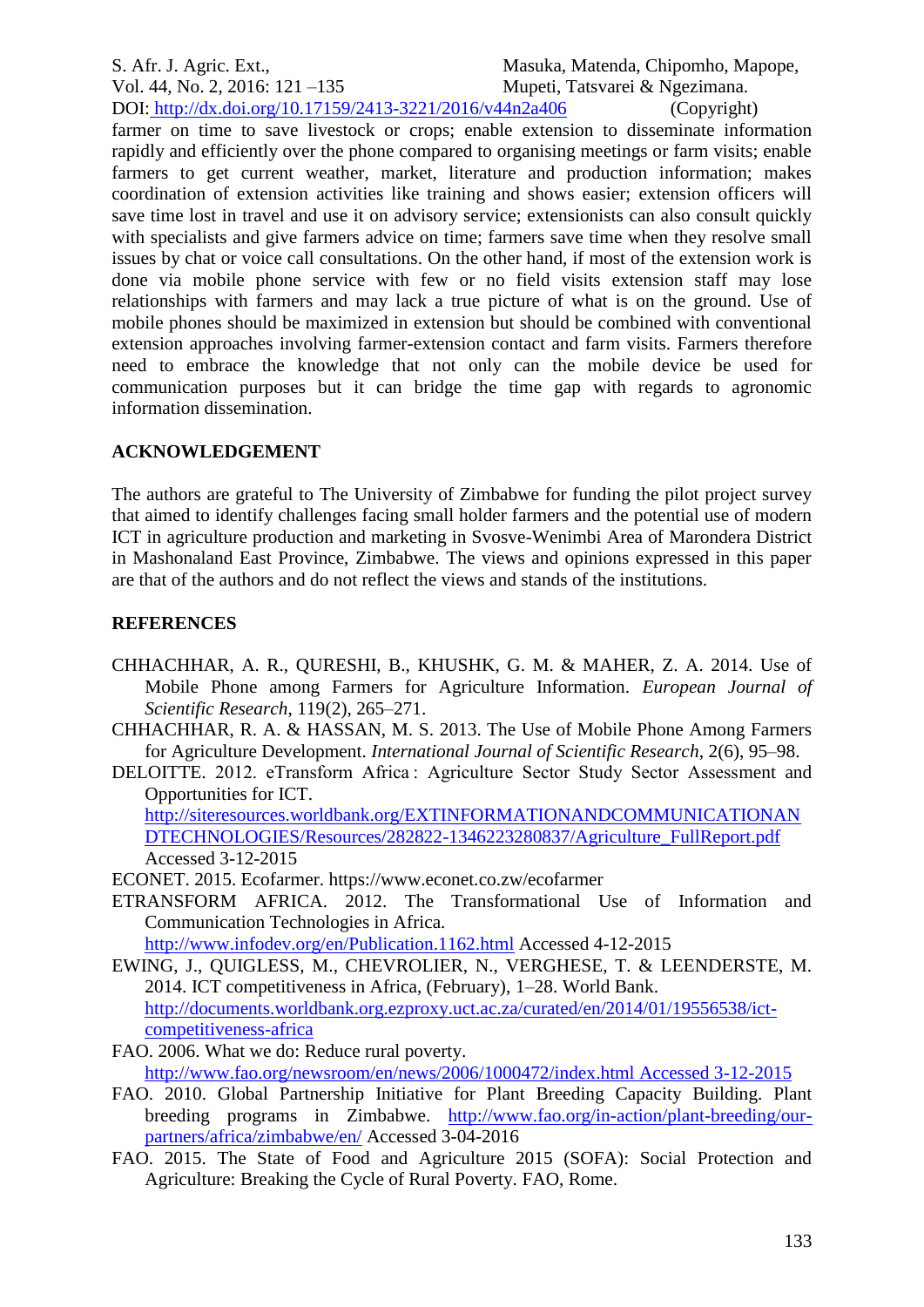Vol. 44, No. 2, 2016: 121 –135 Mupeti, Tatsvarei & Ngezimana.

DOI: http://dx.doi.org/10.17159/2413-3221/2016/v44n2a406 (Copyright)

- FOSU-MENSAH, B. Y., VLEK, P. L. G. & MACCARTHY, D. S. 2012. Farmers' perception and adaptation to climate change: A case study of Sekyedumase district in Ghana. *Environment, Development and Sustainability*, 14, 495–505. Doi:10.1007/s10668-012- 9339-7
- IREFIN, I. A., ABDU-AZEEZ, I. A. & TIJANI, A. A. 2012. An Investigative Study of the Factors Affecting the Adoption of. *Australian Journal of Business and Management Research*, 2(02), 1–9.
- JENSEN, M. 2001. ICT in Africa: A Status Report, 86.
- KRISHAN, J. B. 2000. "Information Communication Technology (ICTs) for Rural Development and Food Security". http://www.aptsec.org. Accessed 3-04-2016
- MARTIN, B. & ABBOTT, E. 2008. Development Calling: The Use of Mobile Phones in Agriculture Development in Uganda. *Greenlee School of Journalism and Communication*, (5) 1–13. Iowa State University.
- MASLOW, A. H. 1970. *Motivation and personality*. New York: Harper & Row
- MWAKAJE, A. G. 2010. Information and Communication Technology for Rural Farmers Market Access in Tanzania. *Journal of Information Technology Impact,* (10):111–128.
- NYAMBA, S. Y. & MLOZI, M. R. S. 2012. Factors Influencing the Use of Mobile Phones in Communicating Agricultural Information : A Case of Kilolo District, Iringa, Tanzania. *International Journal of Information Technology Research,* 2(7), 558–563.
- OLADELE, O. I. 2015. Effect of Information Communication Technology (ICT) on Agricultural Information Access Among Extension Officers in North West Province South Africa. *S. Afr. J. Agric. Ext.* 43 (2), 30–41.
- POTRAZ. 2014. Postal and telecommunications sector performance report. Third quarter 2014 [http://www.potraz.gov.zw/images/documents/3rd\\_Quarter\\_2015.pdf](http://www.potraz.gov.zw/images/documents/3rd_Quarter_2015.pdf)
- POTRAZ. 2014. Postal and telecommunications sector performance report. First quarter 2014 [http://www.potraz.gov.zw/images/documents/1st\\_Quarter\\_2015.pdf Accessed 8-12-2015](http://www.potraz.gov.zw/images/documents/1st_Quarter_2015.pdf%20Accessed%208-12-2015)
- RIVERA, W., QAMAR, M. K. & CROWDER, L. VAN. 2000. Agricultural and Rural Extension Worldwide : Options for Institutional Reform in the Developing Countries Agricultural and Rural Extension Worldwide : Options for Institutional Reform in the Developing Countries.
- SMALE, M. & JAYNE, T. 2003. Maize in Eastern and Southern Africa: "seeds" of success in retrospect IFPRI. Retrieved from [http://www.researchgate.net/publication/5056187\\_Maize\\_in\\_Eastern\\_and\\_Southern\\_Afri](http://www.researchgate.net/publication/5056187_Maize_in_Eastern_and_Southern_Africa_) ca 'seeds' of success in retrospect/file/79e4151144e3befba8.pdf
- TADESSE, G. & BAHIIGWA, G. 2015. Mobile Phones and Farmers' Marketing Decisions in Ethiopia. World Development, 68, 296–307.
- TECHNOMAG. 2014. Zimbabwe No1 in Sub-Saharan African Countries. [http://www.technomag.co.zw/2014/05/13/zimbabwe-no1-in-sub-saharan-african](http://www.technomag.co.zw/2014/05/13/zimbabwe-no1-in-sub-saharan-african-countries/#sthash.xuKYik19.dpbs)[countries/#sthash.xuKYik19.dpbs](http://www.technomag.co.zw/2014/05/13/zimbabwe-no1-in-sub-saharan-african-countries/#sthash.xuKYik19.dpbs) Accessed 3-12-2015
- TECHZIM. 2014. Zimbabwe's mobile penetration 106% as Econet grows to 9 million subscribers. [http://www.techzim.co.zw/2014/07/zimbabwes-mobile-penetration-106](http://www.techzim.co.zw/2014/07/zimbabwes-mobile-penetration-106-econet-grows-9-million-subscribers/) [econet-grows-9-million-subscribers/](http://www.techzim.co.zw/2014/07/zimbabwes-mobile-penetration-106-econet-grows-9-million-subscribers/)
- TECHZIM. 2015. By the numbers: 6 interesting facts about telecoms & internet in Zimbabwe [http://www.techzim.co.zw/2015/02/numbers-6-interesting-facts-telecoms-internet](http://www.techzim.co.zw/2015/02/numbers-6-interesting-facts-telecoms-internet-zimbabwe/)[zimbabwe/](http://www.techzim.co.zw/2015/02/numbers-6-interesting-facts-telecoms-internet-zimbabwe/) Accessed 3-12-2015
- WEI, L. & ZHANG, M. 2008. The adoption and use of mobile phone in rural China: A case study of Hubei, China. *Telematics and Informatics*, 25(3), 169–186.
- WORLD BANK. 2012. eTransform Africa: Financial Services Sector Study. World Bank.
- WORLD BANK. 2015. 2014 Gross Domestic Product. *World Bank Development Indicators Database*, World Bank, 2015.